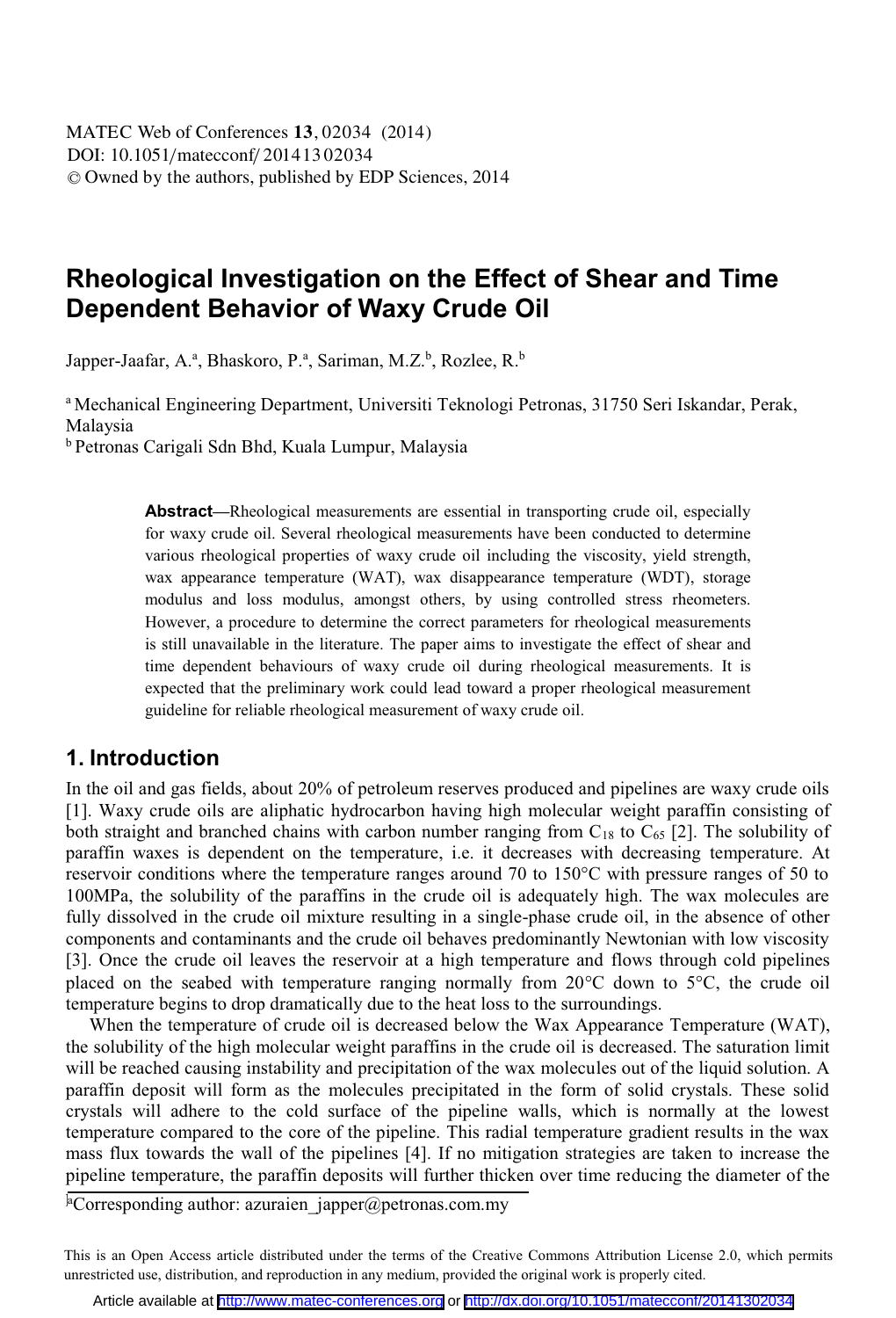operation at platform mainly for maintenance or emergency reasons, the crude is static and under such conditions, the temperature within the pipeline is subjected to the external factors and drops significantly especially in the case for subsea installations and in the arctic regions. Significant temperature decrease beyond the WAT will result in a gel-like structure of which the yield stress and thixotropic behavior are highly significant. Predicting the restart pressure for this gelled waxy crude has always been a challenge due to the high yield strength and the thixotropic nature of the crude.

To overcome the challenges related to flow assurance, specifically for waxy crude oil, a great understanding of the rheological characteristics, amongst others, is required. Based on existing literature available, various rheological measurements have been conducted to assess similar rheological parameter i.e. the elastic modulus, G' and the loss modulus, G", viscoelastic region, yield stress, viscosity and thixotropy, amongst others. In describing the gelation and yielding behavior for gelled waxy crude oil for example, many literatures and findings are available. [5-8] studied the effect of cooling rate on the strength of the waxy crude oil gels formed under static cooling. Contradicting observations were also documented. [5] observed that a larger cooling rate produced stronger gels while [6-8] observed otherwise. The strength of the gelled waxy crude oil described in the literature cited above can be obtained utilizing various geometries on the rheometer; the cone and plate, the parallel plate and the vane geometry; and protocols; the creep-recovery test, the oscillatory test, the stress ramp test and many more which may possibly contribute to the variation of findings.

Reliable rheological measurements and methods are then critical without which findings would tend to contradict. The contradictory findings may arise due various understanding of a phenomena, for example, several definitions on yield stress exists resulting in different experimental protocols developed, and also due to errors. [9] highlighted errors associated with rheology measurements include thermal and shear history, aging, composition (including the loss of light ends during pretreatment and measurements), gap dependency, geometry utilized and also wall slip artefact.

To minimize the errors, proper setting parameters for the rheological measurements are required. This paper aims to first investigate the effect of shear and time dependent behavior of waxy crude oil on the determination of setting parameters for reliable rheological measurement.

### **2. Methodology**

A waxy crude oil from Malaysia basin is utilized in this study. Controlled stress rheometer AR-G2 was used for all rheological measurements using a 40 mm cross hatched parallel plate geometry to minimize apparent wall slip phenomena. It is worth noting that this method of minimizing wall slip is still being researched and discussed as highlighted by [9]. Parallel plate geometry was utilized (instead of cone and plate geometry) to anticipate the availability of wax crystals during measurement which cannot be accommodated by small truncation gap in case of cone and plate geometry. As consequence, nonuniform shear rate produced by parallel plate was compensated by calculating the relevant shear rate Fiona, (2009),

$$
\dot{\gamma_r} = R \frac{d\omega}{dR} \tag{1}
$$

where, *R* is radius of the geometry (m) and  $\omega$  is the angular velocity (rad/s). A solvent trap was also used to minimize evaporation of the light end components from the sample for all the rheological measurements and subsequently the stability of the sample composition is maintained.

#### **2.1 Shear dependent behavior**

Thermal cycle tests were first conducted to determine the gelled temperature, Newtonian and Non-Newtonian regions of the sample as well as the wax appearance temperature (WAT) and the wax disappearance temperature (WDT) as proposed by [9,10]. In this work, the sample was sheared at a constant rate  $(\dot{\gamma}_h)$  of 10, 50, 100, and 200 s<sup>-1</sup> to investigate shear dependent behavior of the sample. The ֧֦֧֝֟֟֓֝<u>֚</u> measurement was started from an initial temperature  $(T_i)$  of 45 $\degree$ C, a temperature well above the anticipated WAT, to a low temperature  $(T_o)$  of 15°C, at constant cooling rate  $(\dot{T}_h)$  of 1°C/min. Once it ֦ reached  $T<sub>o</sub>$ , the sample was heated back to  $T<sub>i</sub>$  at same rate.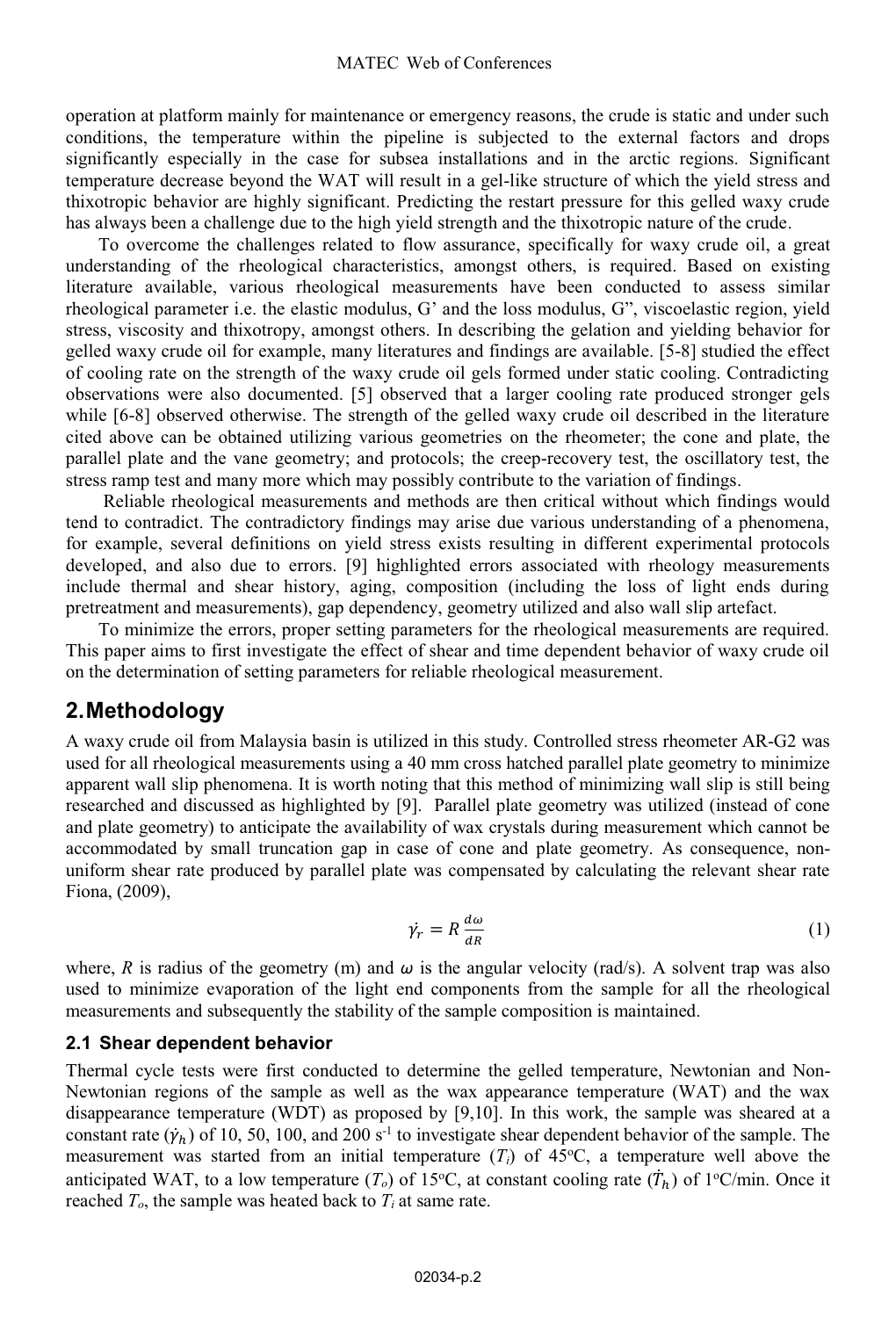### **2.2 Thixotropy effect**

Thixotropy effect is time dependent behavior of the sample under which the sample tries to regain stability under the given conditions (response time). If the equilibrium time allowed is shorter than the response time of the sample, the measurement results would be highly influenced by the shear and thermal history of the sample.

To achieve the purpose, a time sweep test was conducted on the sample to determine the response time. The test is conducted at a frequency of 10 rad/s and a constant strain of 0.5%, i.e. within the LVE region, at two measurement temperatures of 45°C (Newtonian region) and 15°C (Non-Newtonian region) for 15 minutes. The response time is assumed to be lesser than the specified time of 15 minutes. Another set of stress sweep measurements were done afterwards to investigate the thixotropy effect under different equilibrium steps.

# **3. Results and discussions**

#### **3.1 Shear dependent behavior**

A thermal cycle tests at 10, 50, 100, and 200  $s<sup>-1</sup>$  were conducted to determine the Newtonian and Non-Newtonian regions as well as WAT and WDT and shear dependent behaviours. The results are presented in Figure 1.



**Figure 1.** Thermal cycle test at various shear rates

From the experiments, it was clear that the measurement temperature range covers both Newtonian and non-Newtonian regions of the sample. Similar trend was observed for the entire applied shear rate. Typical Arrhenius temperature dependent trend of Newtonian fluid is observed at temperatures above  $22^{\circ}\text{C}$  and  $34^{\circ}\text{C}$  for the cooling and heating curves, respectively while non-Newtonian regions were found to be predominant below the respective temperatures. [10] refer the two temperatures as WAT (from the cooling curve) and WDT (from the heating curve). The WAT and WDT are also independent of the shear rate imposed during cooling and heating of the samples.

It is also evident from the data that, though the WAT and WDT are independent of the shear rates, the viscosity of the sample below WAT and WDT at the lowest shear rate  $(10s^{-1})$  is significantly higher compared to that at higher shear rates of 50, 100, and  $200s^{-1}$ . The experiment was repeated and similar trend is observed indicating shear rate dependent viscosity typical of a non-Newtonian material. Hence, the shear rate should be set according to the actual conditions (production rate) to ensure the applicability of the rheological measurement.

It is important to highlight that the viscosity difference (irreversible process) on Newtonian region (Arrhenius sector) were very small and negligible compare to the work done by [9] indicating that there was no irreversible thermal and shear effects and rheological measurements can be conducted on the same sample in series. It will significantly reduce the measurement time and sample required.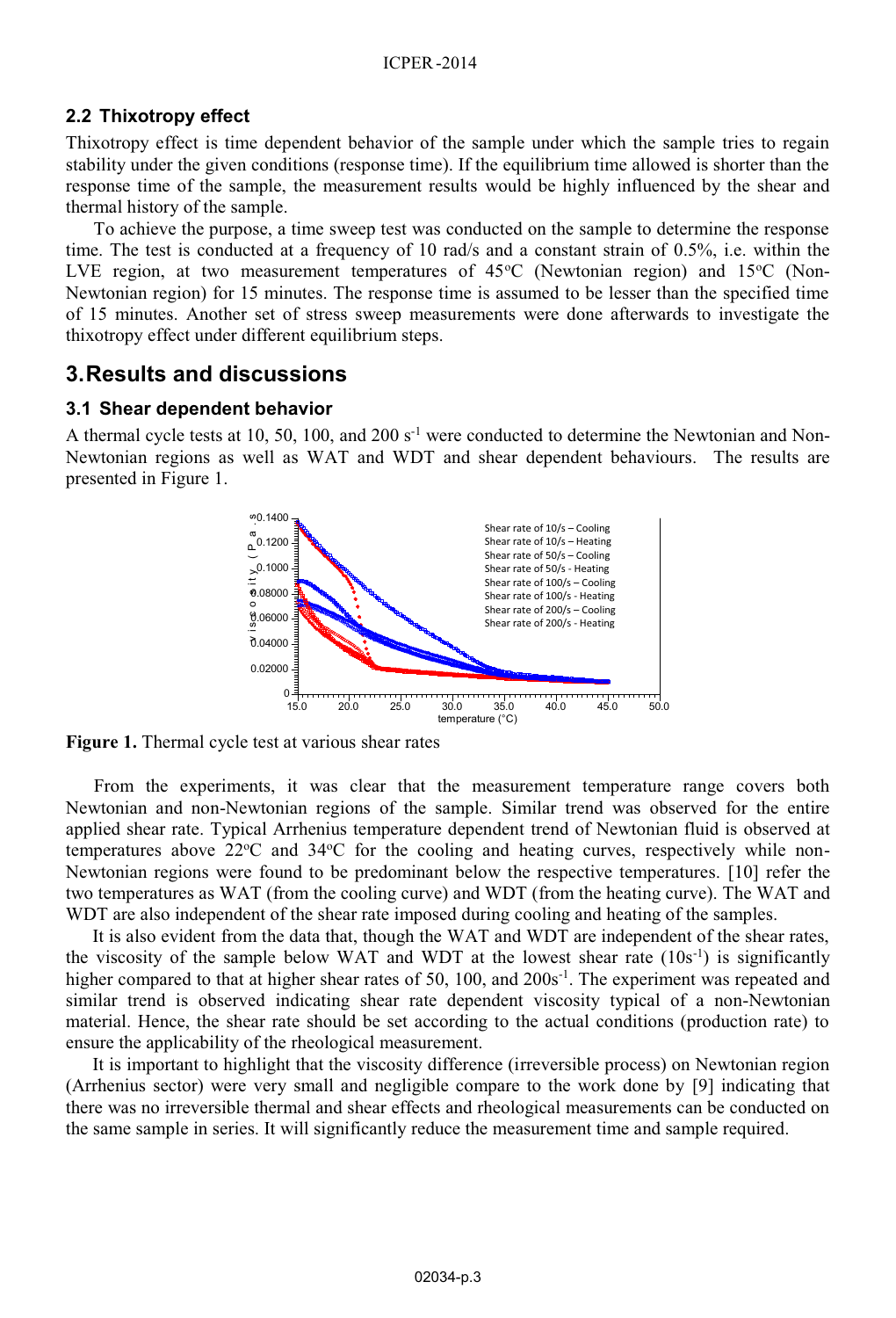#### **3.2 Thixotropy effect**

A time sweep was first applied to the waxy crude sample to determine the response time at which the sample regains its structure. The procedure is crucial in order to determine correct equilibrium time of the sample under the equilibrium step. The result is presented in Figure 2.



**Figure 2** - Response time (thixotropy effect) of the sample under time sweep step

The G', G'', and oscillatory stress are considered as indicators for the stability of the crude sample with an equilibrium plateau indicating that the sample has reached a stable state. It can be observed that at gelled condition (15°C) even with 900s of time duration, the sample was found to still be slightly unstable. For practicality purposes, it is reasonable to consider the response time to be at the point at which the changes in the slopes within the curve are significantly reduced. In this case, 360s can be taken as the equilibrium time for the gelled waxy crude. It should be noted that the sample was subjected to a temperature ramp from 45°C to 15°C under an imposed shear rate of 100s-1 before being subjected to the time sweep measurement. Hence, the equilibrium time under the imposed shear and thermal history is 360s, a time required prior to any other measurements.

Within the Newtonian region at  $45^{\circ}$ C, the raw phase angle monitored throughout the time sweep were all above 150° indicating that the data is inertially dominated and hence not presented. Another sets of stress sweep measurements were done by using 3 different equilibrium step: time (oscillatory) sweep, peak hold (constant shear), and conditioning step (no shear). The measurements were all carried out for same time duration, 15 minutes. The results are as shown in Figure 3.



**Figure 3 -** Thixotropy effect under different equilibrium step

Conditioning step with zero shear obviously showed greatest G'and G" values (strongest structure) while peak hold with constant shear gives lowest G' and G" values (weakest structure). Six minutes constant shear rate under peak hold step destroy the sample since  $G'' > G'$  value at the beginning of the stress sweep. The sample was then tried rebuilt the structure as the G' increased above G" value. However, the sample did not have ample time to fully recover as the increasing oscillatory stress break the sample again. It is indicated by the second cross point between the G' and G" values.